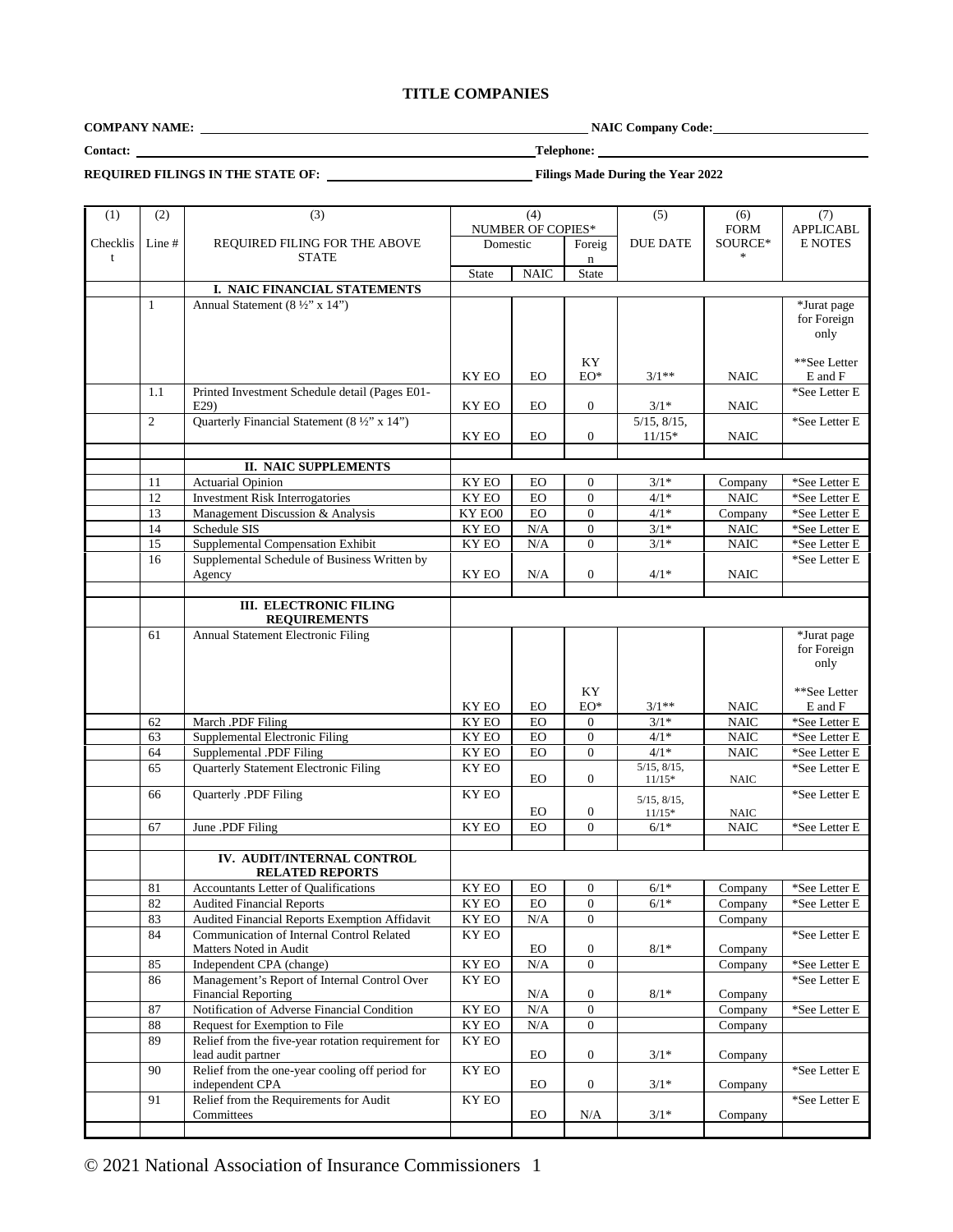| (1)      | (2)      | (3)                                         | (4)<br><b>NUMBER OF COPIES*</b> |                | (5)            | (6)<br><b>FORM</b> | (7)<br><b>APPLICABL</b> |                                               |
|----------|----------|---------------------------------------------|---------------------------------|----------------|----------------|--------------------|-------------------------|-----------------------------------------------|
| Checklis | Line $#$ | REQUIRED FILING FOR THE ABOVE               | Domestic<br>Foreig              |                |                | <b>DUE DATE</b>    | SOURCE*                 | <b>E NOTES</b>                                |
| t        |          | <b>STATE</b>                                |                                 |                | n              |                    |                         |                                               |
|          |          |                                             | <b>State</b>                    | <b>NAIC</b>    | <b>State</b>   |                    |                         |                                               |
|          |          | V. STATE REQUIRED FILINGS***                |                                 |                |                |                    |                         |                                               |
|          | 101      | Corporate Governance Annual Disclosure***   | KY EO                           | $\Omega$       | $\Omega$       | $6/1*$             | Company                 | *See Letter E                                 |
|          | 102      | Filings Checklist (with Column 1 completed) | KY EO                           | $\Omega$       | $\Omega$       |                    | <b>State</b>            |                                               |
|          | 103      | Form B-Holding Company Registration         |                                 |                |                |                    |                         | *See Letter E                                 |
|          |          | Statement                                   | KY EO                           | $\mathbf{0}$   | $\overline{0}$ | $4/1*$             | Company                 |                                               |
|          | 104      | Form F-Enterprise Risk Report ***           | KY EO                           | $\Omega$       | $\Omega$       | $4/1*$             | Company                 | *See Letter E                                 |
|          | 105      | ORSA ****                                   | KY EO                           | $\mathbf{0}$   | $\Omega$       |                    | Company                 | *See Letter E                                 |
|          | 106      | <b>State Filing Fees</b>                    |                                 |                | KY             |                    |                         |                                               |
|          |          |                                             | KY EO                           | $\mathbf{0}$   | EO.            | $3/1*$             | <b>State</b>            | *See Letter E                                 |
|          | 107      | Signed Jurat                                |                                 |                |                |                    |                         | *Annually<br>only for<br>foreign<br>companies |
|          |          |                                             | KY EO                           | $\Omega$       | KY<br>$EO^*$   | $3/1**$            | <b>NAIC</b>             | **See Letter<br>$E$ and $F$                   |
|          | 108      | <b>Group Capital Calculation</b>            | <b>KY EO</b>                    | $\overline{0}$ | $\overline{0}$ | $4/1*$             | <b>NAIC</b>             | *See Letter E                                 |
|          |          |                                             |                                 |                |                |                    |                         |                                               |

**\*If XXX appears in this column, this state does not require this filing, if hard copy is filed with the state of domicile and if the data is filed electronically with the NAIC. If N/A appears in this column, the filing is required with the domiciliary state. EO (electronic only filing).**

**\*\*If Form Source is NAIC, the form should be obtained from the appropriate vendor.**

**\*\*\*For those states that have adopted the NAIC Corporate Governance Annual Disclosure Model Act, an annual disclosure is required of all insurers or insurance groups by June 1. The Corporate Governance Annual Disclosure is a state filing only and should not be submitted by the company to the NAIC. Note however that this filing is intended to be submitted to the lead state if filed at the insurance group level. For more information on** lead states, see the following NAIC URL: http://www.naic.org/public\_lead\_state\_report.htm.

**\*\*\*\*For those states that have adopted the NAIC updated Holding Company Model Act, a Form F Filing is required annually by holding company groups. Consistent with the Form B filing requirements, the Form F is a state filing only and should not be submitted by the company to the NAIC. Note however that this filing is intended to be submitted to the lead state. For more information on lead states, see the following NAIC URL:** http://www.naic.org/public\_lead\_state\_report.htm

**\*\*\*\*\*For those states that have adopted the NAIC Risk Management and Own Risk and Solvency Assessment Model Act, a summary report is required annually by insurers and insurance groups above a specified premium threshold. The ORSA Summary Report is a state filing only and should not be submitted by the company to the NAIC. Note however that this filing is intended to be submitted to the lead state if filed at the insurance group level. For more information on lead states, see the following NAIC URL:** http://www.naic.org/public\_lead\_state\_report.htm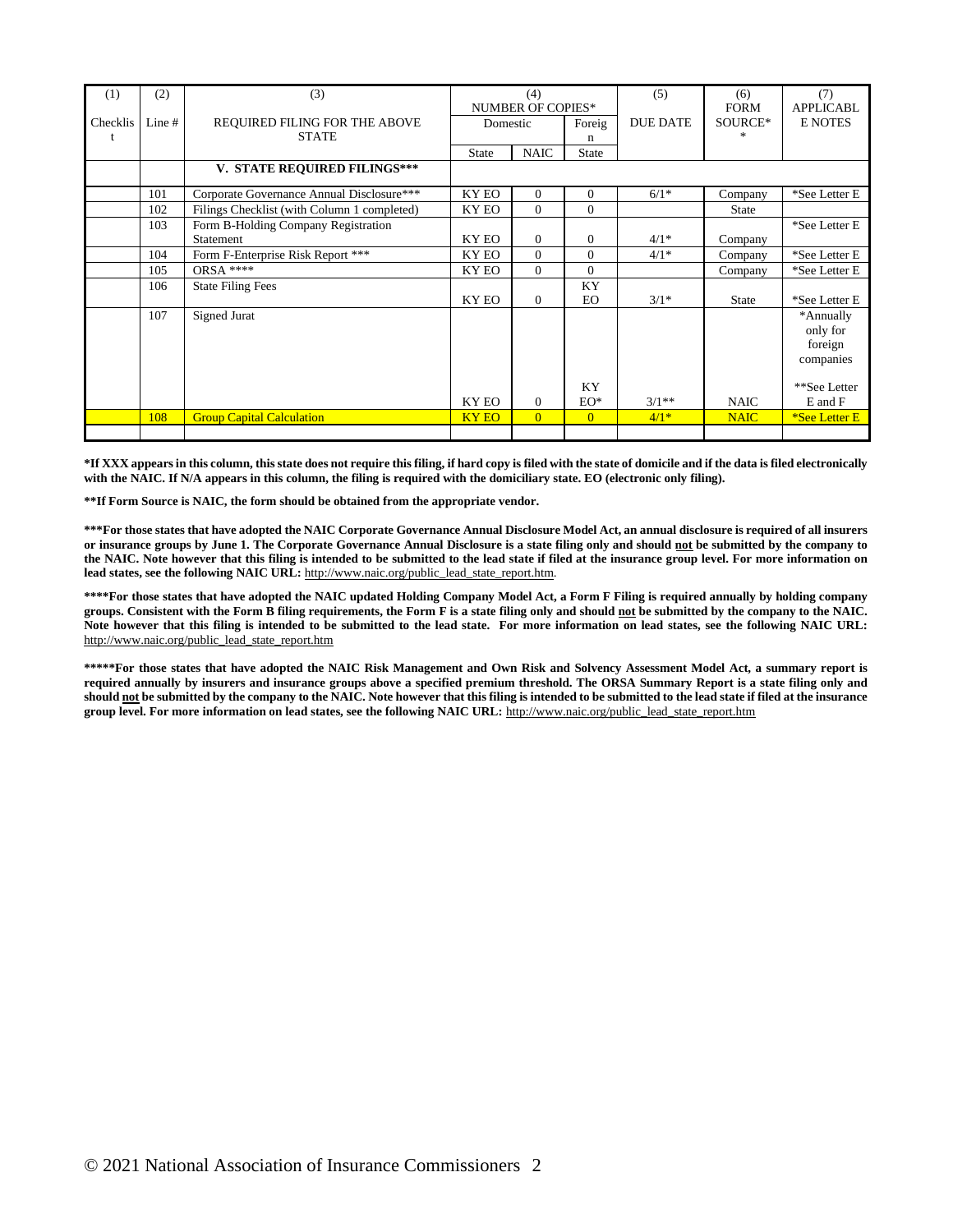| For<br><b>Companies</b><br>to Use | NOTES AND INSTRUCTIONS (A-K APPLY TO<br><b>ALL FILINGS)</b>                                                                                                                                                               |                                                                                                   |
|-----------------------------------|---------------------------------------------------------------------------------------------------------------------------------------------------------------------------------------------------------------------------|---------------------------------------------------------------------------------------------------|
| <b>Checklist</b>                  |                                                                                                                                                                                                                           |                                                                                                   |
| A                                 | Required Filings Contact Person:                                                                                                                                                                                          | <b>Contacts:</b>                                                                                  |
|                                   | <b>Kentucky Department of Insurance</b><br><b>Financial Standards and Examination Division</b><br><b>Mayo-Underwood Building</b><br>500 Mero Street, 2SE11<br>P.O. Box 517<br>Frankfort, KY 40601                         | Primary: Rodney Hugle & Ardena<br><b>Rogers</b><br>Rodney.Hugle@ky.gov &<br>Ardenak.Rogers@ky.gov |
|                                   | Phone Number: 502-564-6082                                                                                                                                                                                                | <b>Secondary: Victoria Lloyd</b><br>Victoria.lloyd@ky.gov                                         |
|                                   | <b>Division e-mail:</b><br>DOI.FinancialStandardsMail@ky.gov                                                                                                                                                              | Phone Number: 502-564-6082                                                                        |
|                                   |                                                                                                                                                                                                                           | Division e-mail:<br>DOI.FinancialStandardsMail@ky.gov                                             |
| B                                 | Mailing Address: Mailing Address for KY                                                                                                                                                                                   | <b>Mailing Address for Regular Mail:</b>                                                          |
|                                   | <b>ELECTRONIC, Hand or Overnight delivery:</b>                                                                                                                                                                            |                                                                                                   |
|                                   | (Please note our address has changed)                                                                                                                                                                                     | <b>Department of Insurance</b><br>P.O. Box 517                                                    |
|                                   | <b>Department of Insurance</b>                                                                                                                                                                                            | Frankfort, KY 40602-0517                                                                          |
|                                   | 500 Mero Street 2SE11                                                                                                                                                                                                     |                                                                                                   |
|                                   | Frankfort, KY 40601                                                                                                                                                                                                       | Attn: Financial Standards &                                                                       |
|                                   | <b>Attn: Financial Standards &amp; Examination Division</b>                                                                                                                                                               | <b>Examination Division</b>                                                                       |
|                                   | <b>KY ELECTRONIC of Annual Statement documents</b><br>(http://insurance.ky.gov/). Your Annual Statement<br>contact person should have the appropriate<br>"USERNAME" and "PASSWORD" to upload<br><b>Annual Statements.</b> |                                                                                                   |
|                                   | FOR DOMESTIC COMPANY ONLY !!!<br>To upload their Annual Statement documents.<br><b>Division e-mail</b><br>DOI.FinancialStandardsMail@ky.gov                                                                               | <b>Division e-mail</b><br>DOI.FinancialStandardsMail@ky.gov                                       |
|                                   |                                                                                                                                                                                                                           |                                                                                                   |
| $\mathbf C$                       | Mailing Address for Filing Fees: RENEWAL FEES<br><b>PAID ONLINE</b>                                                                                                                                                       | Renewal fees paid online.                                                                         |
|                                   | To pay online, click on services on the DOI website<br>(http://insurance.ky.gov/). Your Annual Statement<br>contact person should have the appropriate<br>"USERNAME" and "PASSWORD" to process the<br>payment.            | Other fees mailed to the address<br>above.                                                        |
|                                   |                                                                                                                                                                                                                           |                                                                                                   |
|                                   |                                                                                                                                                                                                                           |                                                                                                   |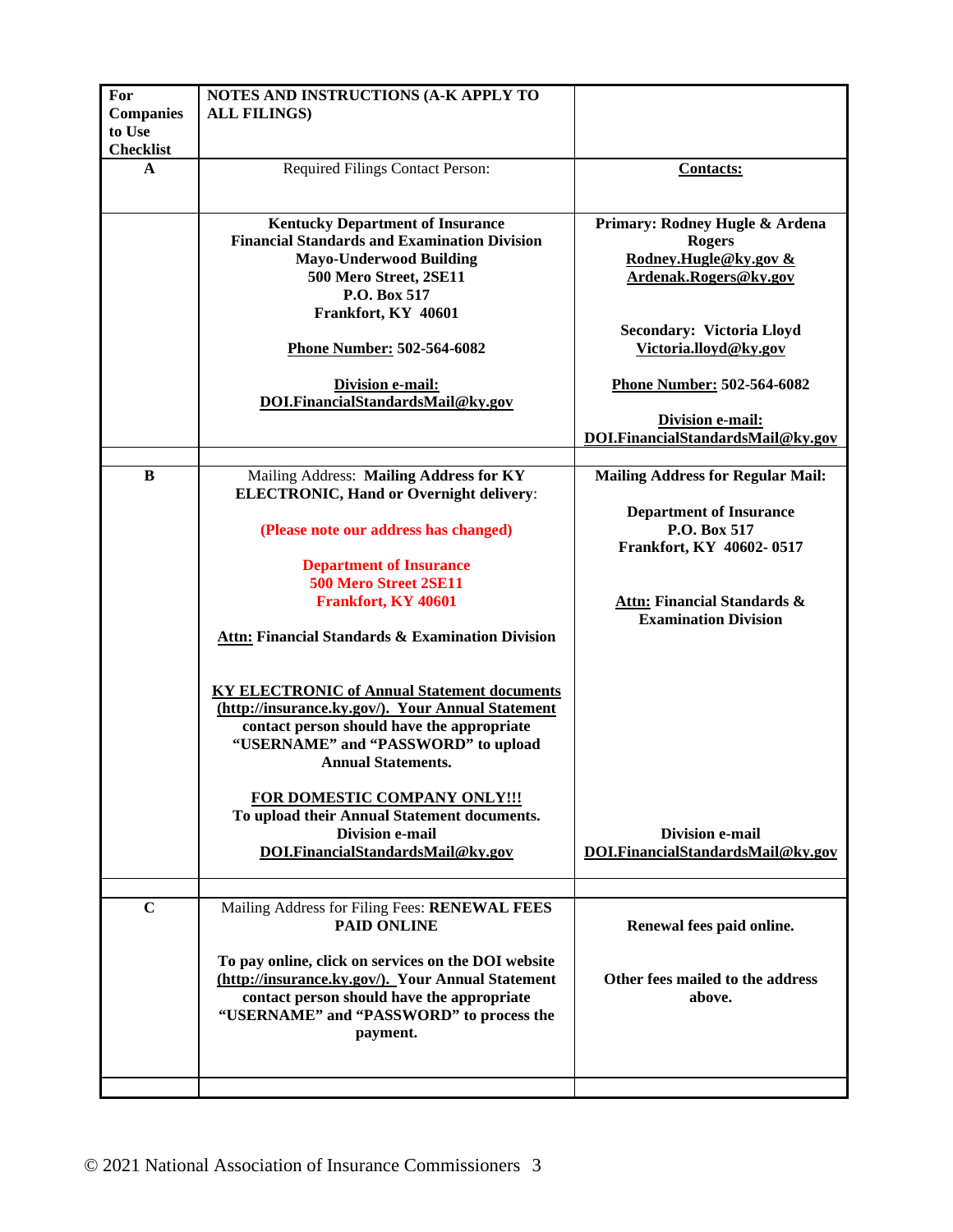| D           | Mailing Address for Premium Tax Payments: (see                                    | <b>Post Office Box:</b>                                                              |
|-------------|-----------------------------------------------------------------------------------|--------------------------------------------------------------------------------------|
|             | below)                                                                            | <b>Department of Revenue</b>                                                         |
|             | Premium tax forms can be accessed on the Dept. of                                 | P.O. Box 1303                                                                        |
|             | Revenue's website (http://revenue.ky.gov/forms) Click<br>on "Current Year Forms." | Frankfort, KY 40602-1303<br><b>OR</b>                                                |
|             |                                                                                   | <b>Physical Address:</b>                                                             |
|             | <b>NOTE:</b>                                                                      | <b>Department of Revenue</b>                                                         |
|             | Please DO NOT Submit                                                              | 501 High Street                                                                      |
|             | <b>PREMIUM TAX payments to the</b>                                                | Frankfort, KY 40601                                                                  |
|             | <b>KY Department of Insurance.</b>                                                | Phone Number: 502-564-4810                                                           |
|             |                                                                                   |                                                                                      |
|             |                                                                                   |                                                                                      |
| E           | Delivery Instructions: PAY ATTENTION TO YOUR                                      | ALL filings must be postmarked or                                                    |
|             | <b>DEADLINES</b>                                                                  | electronic stamped no later than the                                                 |
|             |                                                                                   | indicated due date, regardless of the                                                |
|             |                                                                                   | due date falling on a weekend or<br>holiday.                                         |
|             |                                                                                   |                                                                                      |
|             |                                                                                   |                                                                                      |
| $\mathbf F$ | Late Filings: FINES FOR LATE FILINGS                                              | Companies will be fined \$100 per day<br>for ALL late filings, even in situations    |
|             |                                                                                   | where a request for extension has                                                    |
|             |                                                                                   | been received in writing and                                                         |
|             |                                                                                   | approved. For all late filings received                                              |
|             |                                                                                   | WITHOUT extension approval, and                                                      |
|             |                                                                                   | additional civil penalty of \$1,000 may<br>be assessed.                              |
|             |                                                                                   |                                                                                      |
| G           | Original Signatures: REQUIRED FOR DOMESTIC                                        | Original signatures are required on                                                  |
|             | <b>COMPANIES</b>                                                                  | ALL filings from domestic companies.                                                 |
|             |                                                                                   | Foreign companies should follow the                                                  |
|             |                                                                                   | <b>NAIC Annual Statement Instructions</b>                                            |
|             |                                                                                   | regarding signatures.                                                                |
| $\mathbf H$ | Signature/Notarization/Certification: REQUIRED BY                                 | Per KRS 304.3-240(1)-shall be verified                                               |
|             | <b>KENTUCKY STATUTE</b>                                                           | by oaths of a least two (2) of the                                                   |
|             |                                                                                   | insurers' principal officers.                                                        |
|             |                                                                                   |                                                                                      |
| $\bf{I}$    | Amended Filings: APPLIES TO DOMESTIC                                              | For domestic companies, amended                                                      |
|             | <b>COMPANIES ONLY</b>                                                             | items must be filed within ten (10)                                                  |
|             |                                                                                   | days of the amendment, along with an                                                 |
|             |                                                                                   | explanation of the amendment. Same<br>applies for original filings where             |
|             |                                                                                   | signatures are required.                                                             |
|             |                                                                                   |                                                                                      |
| $\mathbf J$ | Exceptions from normal filings:                                                   | Domestic companies should apply for                                                  |
|             |                                                                                   | an exemption or extension at least thirty<br>(30) days prior to the filing due date. |
|             |                                                                                   |                                                                                      |
|             |                                                                                   | Foreign companies <b>MUST</b> supply a                                               |
|             |                                                                                   | written copy of any exemption or                                                     |
|             |                                                                                   | extension, received by their state of                                                |
|             |                                                                                   | domicile, at least ten (10) days prior to                                            |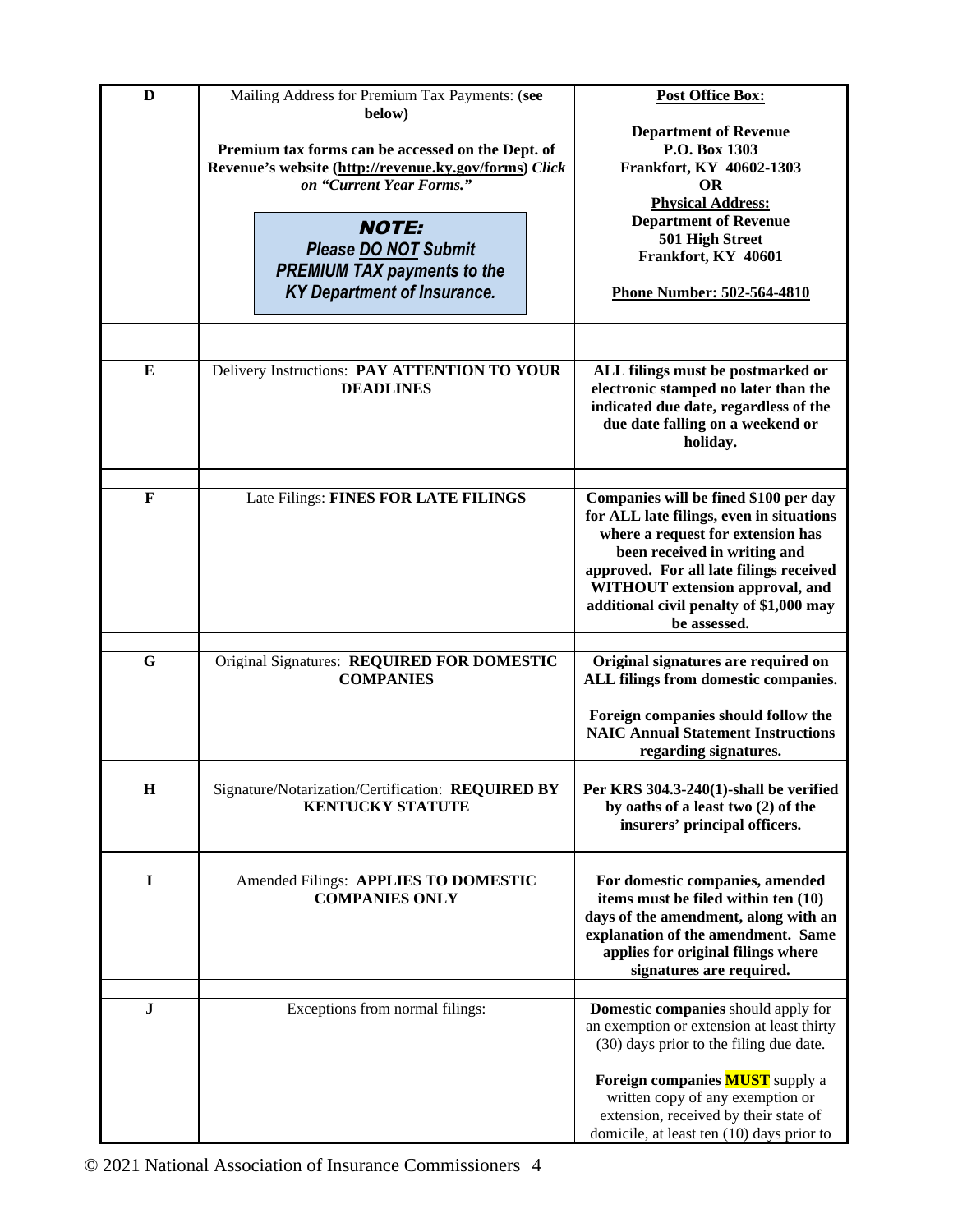|              |                                                                      | their filing due date to receive approval<br>of an exemption or extension from the<br>Kentucky Department of Insurance.                                                                                                                                                                                                                                                               |
|--------------|----------------------------------------------------------------------|---------------------------------------------------------------------------------------------------------------------------------------------------------------------------------------------------------------------------------------------------------------------------------------------------------------------------------------------------------------------------------------|
| K            | Bar Codes (State or NAIC):                                           |                                                                                                                                                                                                                                                                                                                                                                                       |
|              | <b>REFER TO http://insurance.ky.gov/</b>                             |                                                                                                                                                                                                                                                                                                                                                                                       |
| L            | Signed Jurat:                                                        | <b>Please follow the NAIC Annual</b><br><b>Statement Instructions provided on</b><br>the Kentucky Department of<br><b>Insurance website.</b><br><b>Kentucky REQUIRES Foreign</b><br>companies to file a copy of a Signed                                                                                                                                                              |
|              |                                                                      | Jurat Page by March 1 as part of their<br><b>Annual Statement Filings.</b>                                                                                                                                                                                                                                                                                                            |
| M            | <b>NONE Filings:</b>                                                 | <b>Please follow the NAIC Annual</b>                                                                                                                                                                                                                                                                                                                                                  |
|              | <b>REFER TO http://insurance.ky.gov/</b>                             | <b>Statement Instructions provided on</b><br>the Kentucky Department of<br><b>Insurance website.</b>                                                                                                                                                                                                                                                                                  |
|              |                                                                      |                                                                                                                                                                                                                                                                                                                                                                                       |
| N            | Filings new, discontinued or modified materially since<br>last year: | For ALL companies, please see "Note<br>P" and "Note Q" below. Domestics,<br>please refer to "Note R."                                                                                                                                                                                                                                                                                 |
| $\mathbf{o}$ | <b>Notification of Adverse Financial Condition</b>                   | <b>Notice of Adverse Financial Condition</b><br>is due five (5) business days after<br>receipt of the accountant's report and<br>must be sent to the Kentucky<br><b>Department of Insurance Early</b><br><b>Warning Analyst (EWA):</b><br><b>Russell Coy, EWA</b><br><b>Kentucky Department of Insurance</b><br>P.O. Box 517<br>Frankfort, KY 40602-0517<br>Email: Russell.Coy@ky.gov |
| P            | <b>Kentucky Annual Filing Instructions:</b>                          | For additional instructions, please see                                                                                                                                                                                                                                                                                                                                               |
|              | <b>REFER TO http://insurance.ky.gov/</b>                             | the attached Kentucky Annual Filing<br><b>Instructions listed on the Kentucky</b><br>Department of Insurance website.<br>The instructions should appear<br>directly above the NAIC checklists<br>provided for each type of entity.                                                                                                                                                    |
| Q            | <b>Company's Responsibility to Review/Update their</b>               | All companies should refer to the                                                                                                                                                                                                                                                                                                                                                     |
|              | <b>Information on</b>                                                | <b>Kentucky Department of Insurance</b>                                                                                                                                                                                                                                                                                                                                               |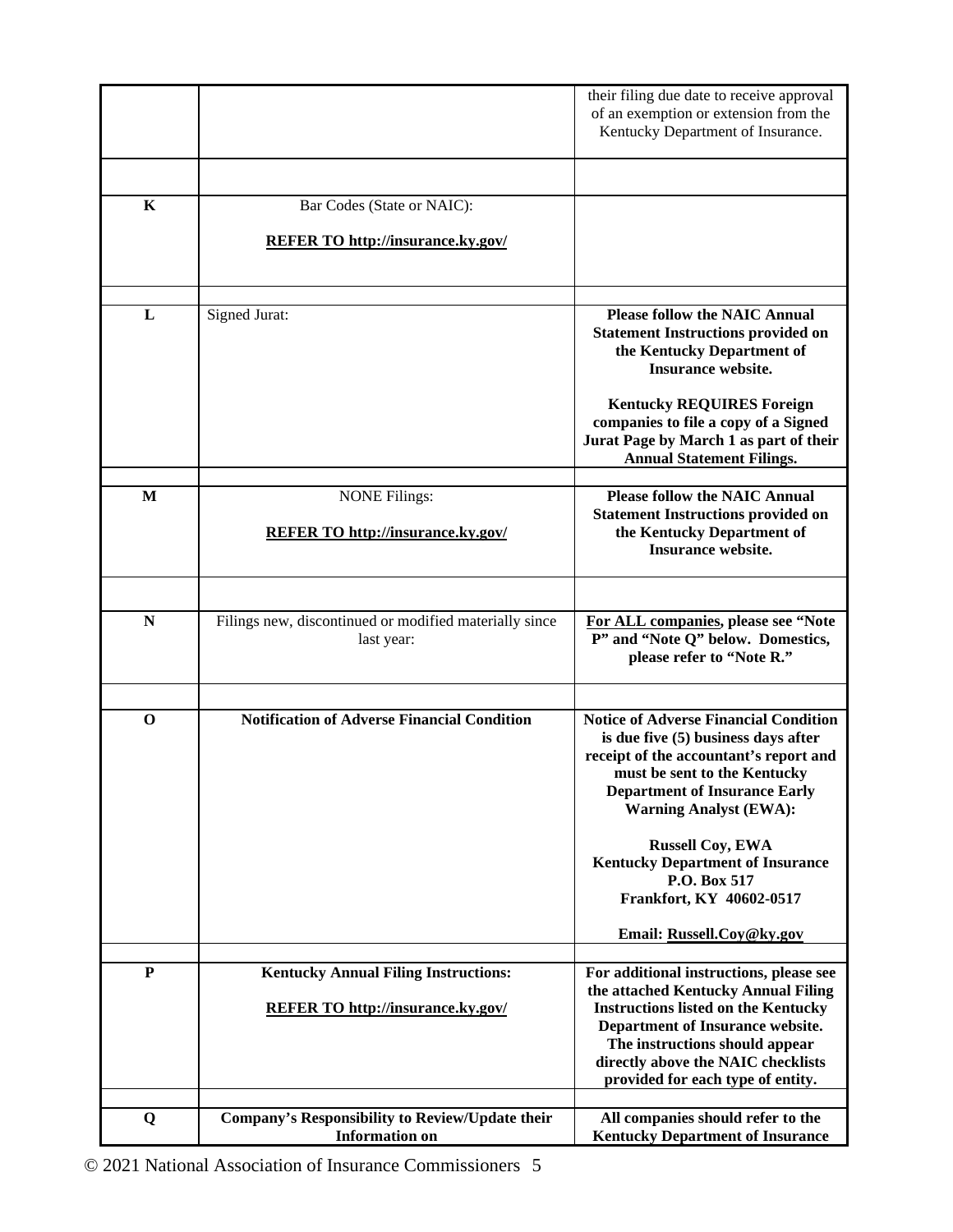|             | <b>Kentucky Department of Insurance website:</b><br>http://insurance.ky.gov/                                                                          | website under "Company Info" to<br>review and verify their company<br>information. If corrections or updates<br>need to be made, companies should<br>notify the Kentucky Department of<br>Insurance by submitting the<br>appropriate form(s) on the NAIC<br><b>UCAA Corporation Amendments</b><br><b>Application</b><br>Please be advised:<br>*the Form 12 – deals with changes to<br>the Service of Process<br>*the Form 14 – deals with address<br>changes<br>*the Form $2C -$ is the only form that<br>deals with the home office address<br>change<br>*Biographical affidavits<br>should ONLY be submitted for NEW<br>Presidents for foreign companies only<br><b>For Domestic Companies,</b><br>biographical affidavits need to be<br>submitted for any changes in officers,<br>directors, or major shareholders. |
|-------------|-------------------------------------------------------------------------------------------------------------------------------------------------------|------------------------------------------------------------------------------------------------------------------------------------------------------------------------------------------------------------------------------------------------------------------------------------------------------------------------------------------------------------------------------------------------------------------------------------------------------------------------------------------------------------------------------------------------------------------------------------------------------------------------------------------------------------------------------------------------------------------------------------------------------------------------------------------------------------------------|
| $\mathbf R$ | <b>Actuarial Opinion Summary: REQUIRED FROM</b><br><b>DOMESTICS</b>                                                                                   | All domestic companies are required<br>to file the Actuarial Opinion<br>Summary. Only one (1) copy of the<br>summary is needed and stamp the<br>envelope "confidential."                                                                                                                                                                                                                                                                                                                                                                                                                                                                                                                                                                                                                                               |
| S           | <b>Direct Economic Impact of Kentucky Captive During</b><br><b>Current Reporting Year (Form CI-150): FOR</b><br>"DOMESTIC" RISK RETENTION GROUPS ONLY | Note S pertains to domestic risk<br>retention groups.                                                                                                                                                                                                                                                                                                                                                                                                                                                                                                                                                                                                                                                                                                                                                                  |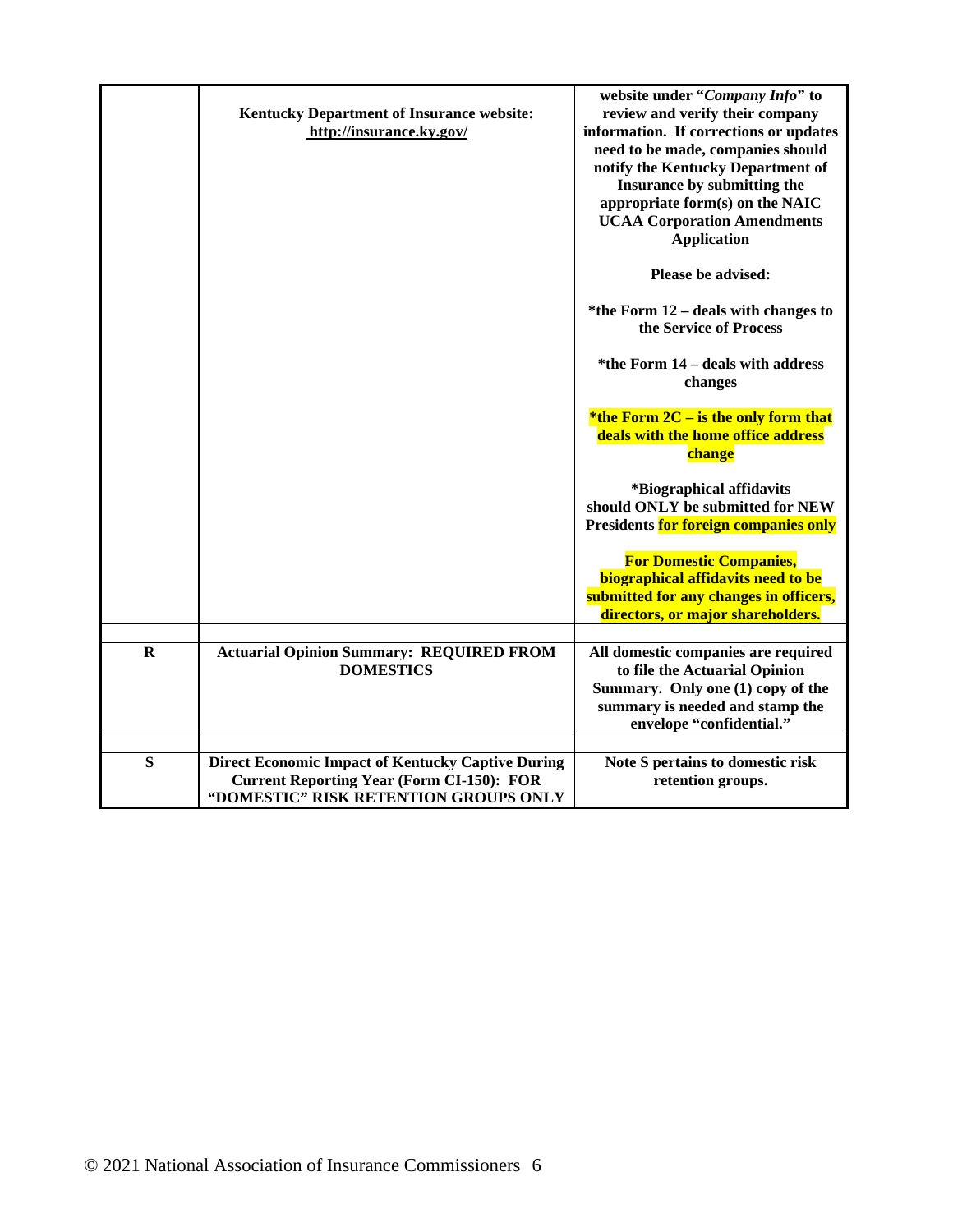# **General Instructions For States to Complete Checklist**

Each checklist is divided into five sections. The first section contains the major NAIC filings. The second section lists all of the NAIC supplements, whether they are to be bound into the statement or not. The third section lists items to be filed electronically with the NAIC. The fourth section is a list of all of the filings related to the audited financial statements. The fifth section lists state-specific filing requirements. **The items in the first four sections should remain in the same order as the examples**. This will enable companies to locate common information about a particular filing from each state. Finally, there is a section of notes to the instructions. The purpose of the Notes is to provide companies with state-specific information in a standard format. You may require more notes than provided; however, **the first notes should remain in the same order and format for each state**. Each state-specific note should contain state-specific instructions where any state deviates from specific NAIC instructions. The state should mail the company instructions to companies along with the checklist or post these instructions to its website. New requirements or changes to the checklists will be highlighted for your convenience.

## **Please Note: Your state's requirements for companies to file with the NAIC should be incorporated into this Checklist.**

## **Column 1 Checklist**

This column provides the company a method for marking completed forms or filings.

### **Column 2 Line #**

Refers to a standard filing number used for easy reference and which may change from year to year, but should remain the same between states (i.e., number 61 - Annual Statement Electronic Filing is the same for all jurisdictions.). States may expand the State Required Filings Section to include up to 100 filings required by any individual state.

### **Column 3 Required Filings**

Name of item or form to be filed. Each section is alphabetized. Please note that the items shown under "State Required Filings" may not apply to your state. The items included are those that a significant number of states require. Please add your state-specific filings in Section V.

#### **Group Capital Calculation has been added to the "State Required Filings" section of the checklist.**

If more than one state page is required from each company, please insert this requirement under "State Required Filings." Likewise, if your state requires the Risk-Based Capital from your domestic companies to be filed with you in addition to companies filing this with the NAIC, please insert this requirement under "State Required Filings."

The 1999 *Annual Statement Instructions* were modified to waive paper filings of certain NAIC supplements (those supplements previously included in the Electronic Filing Pilot Project) and certain investment schedule detail, if such investment schedule data is available to the states via the NAIC database. The checklists have been modified to reflect this action taken by the Blanks (EX) Task Force. XXX appears in the "Number of Copies" "Foreign" column for the appropriate schedules and exhibits. If you are deviating from the *Annual Statement Instructions* and wish to have these items filed in hard copy with your department, you should remove XXX from this column and insert the number of copies required. You should also make a note to companies that an additional copy is not required if these schedules are bound in the Annual Statement.

#### **Column 4 Number of Copies**

This column indicates the number of copies that a foreign or domestic company is required to file for each type of form. The 1999 *Annual Statement Instructions* were modified to exclude the requirement for filing paper copies of investment schedules from foreign companies if the data is captured on the NAIC database. The 1999 *Annual Statement Instructions* were modified to include the supplements that were part of the Electronic Filing Pilot. An XXX appears in the foreign column, if the schedule or supplement is included in either of these instructions. If you require paper copies of these schedules or supplements, you should remove XXX from this column and insert the number of copies required. An N/A appears in this column if the filing is only required with the state of domicile according to the NAIC *Annual Statement Instructions.* This does not preclude any state from requesting these documents from any company. If you wish to request the documents, simply remove the XXX or N/A and insert the number of copies that you require.

#### **Column 5 Due Date**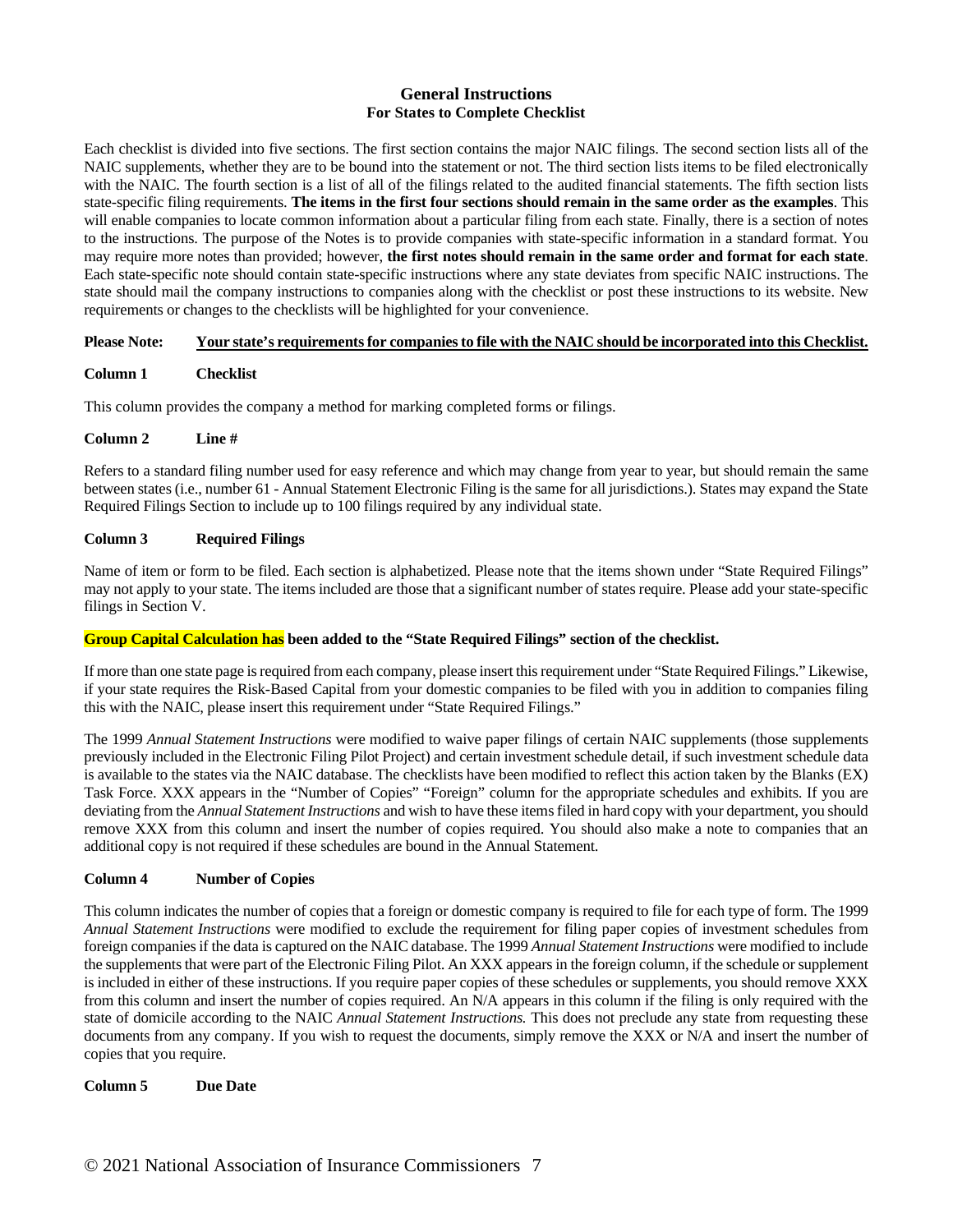Due Date indicates the date a filing is required with the state insurance regulatory authority. If you do not require a specific filing, please replace the date with XXX. Use Note E to explain any other filing instructions regarding due dates.

## **Column 6 Form Source**

This column contains one of three words: "NAIC," "State," or "Company," If this column contains "NAIC," the company must obtain the forms from the appropriate vendor. If this column contains "State," the state will provide the forms with the filing instructions. If this column contains "Company," the company, or its representative (e.g., its CPA firm), is expected to provide the form based upon the appropriate state instructions or the NAIC *Annual Statement Instructions*. Insert a "#" sign after the form source where the state has changed the requirements since last year or the item is a new NAIC blank. Do not insert a "#" sign if the NAIC blank has changed, as this would lead to many "#" signs, making its use somewhat meaningless.

# **Column 7 Applicable Notes**

This column contains references to the Notes and Instructions that apply to each item. However, Notes A-K apply to all filings.

## **Item 85**

Insert specific instructions related to appointment or change in Independent CPA.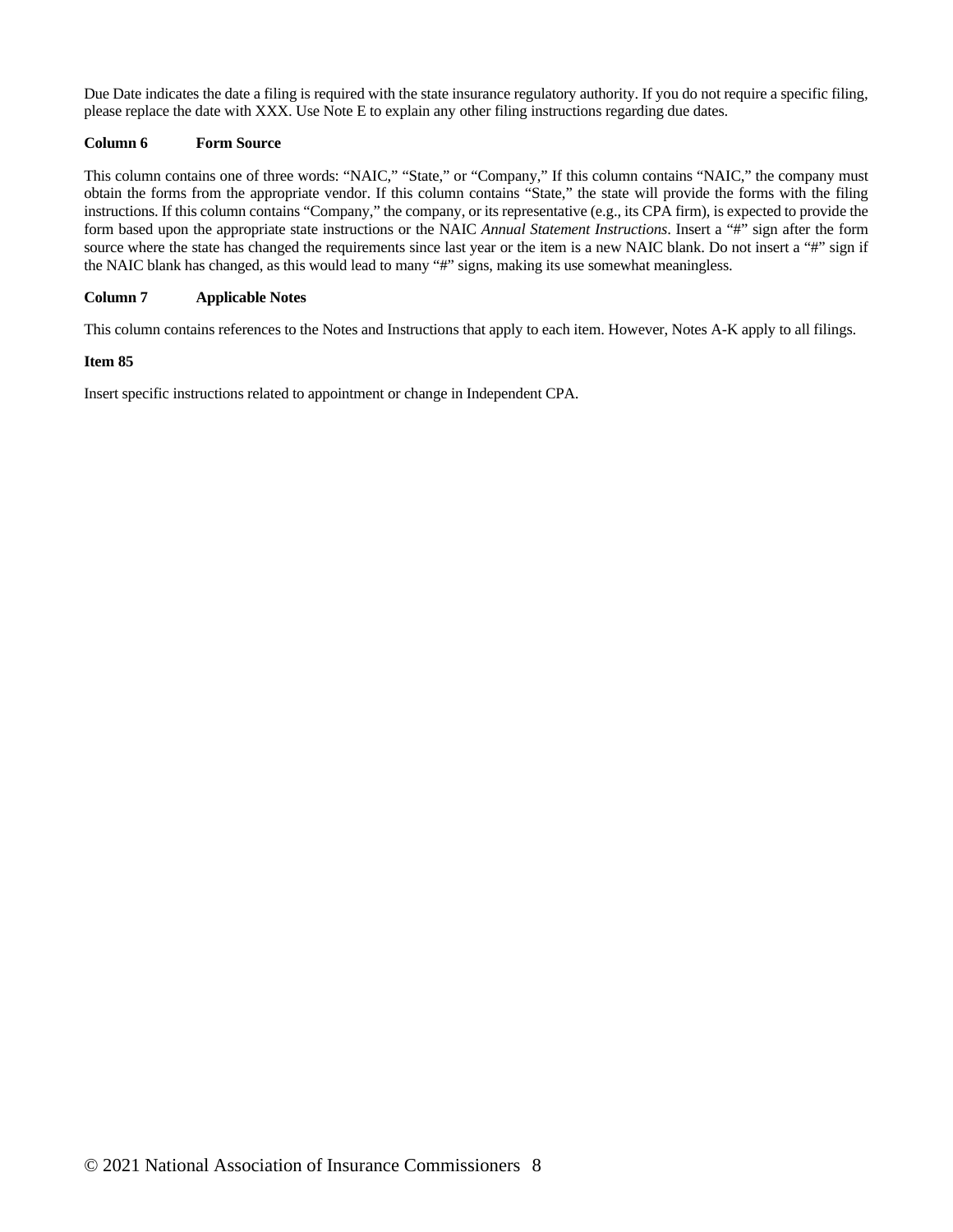#### **Instructions and Suggested Language for the Notes**

General:

- 1. *Suggested language* for each note should be used to the extent possible.
- 2. Some of the suggested language covers different ideas, for example, note E has several different issues that could apply. Where appropriate, combine language.
- 3. Where appropriate, list each item and special instructions (see notes H and K, for examples)
- 4. **Examples** for notes are shown in italics and should be replaced by your state-specific instructions.
- Note A......should provide the name(s), email address(es) and phone number(s) of a person that companies may contact with questions regarding filings. If there is more than one person, please indicate the types of calls each person takes, in addition to their name and number.
- **Note B**......should list the mailing address, and hand delivery address (if different) for required filings.
- **Note C**......should provide specific information related to the amount(s) and mailing address for filing fees.
- **Note D**......should list the mailing address for premium taxes (and a contact if appropriate). If your state has a different Department collect premium taxes (not the Department that collects other insurance information, fees), please indicate that Department, and provide a contact name if possible.
- **Note E**......should contain instructions on delivery dates, and any other special delivery instructions:

| .     | $E-1$     | All filings must be physically received at one of the addresses in Note B no later than the indicated due<br>date. |
|-------|-----------|--------------------------------------------------------------------------------------------------------------------|
|       |           | All items must be mailed U.S. mail.                                                                                |
|       |           | If the due date falls on a weekend or holiday, then the deadline is extended to the next business day.             |
| .<br> | <i>or</i> |                                                                                                                    |
|       | $E-2$     | All filings must be postmarked no later than the indicated due date.                                               |
|       |           | All items must be mailed U.S. mail.                                                                                |
|       |           | If the due date falls on a weekend or holiday, then the deadline is extended to the next business day.             |
|       |           |                                                                                                                    |

**Note F** ......should describe any penalties for late filings

| <br>Companies will be fined \$100 per day for a late filing.                                           |
|--------------------------------------------------------------------------------------------------------|
| <br><br>Company's license may be suspended if the annual statement is received more than 30 days late. |

**Note G**......should contain language on original signatures:

.................. *Original signatures required on all filings from domestic companies. Foreign companies should follow the instructions in the NAIC Annual Statement Instructions.* .................. .................. *Original signatures required on all filings that require signatures.*